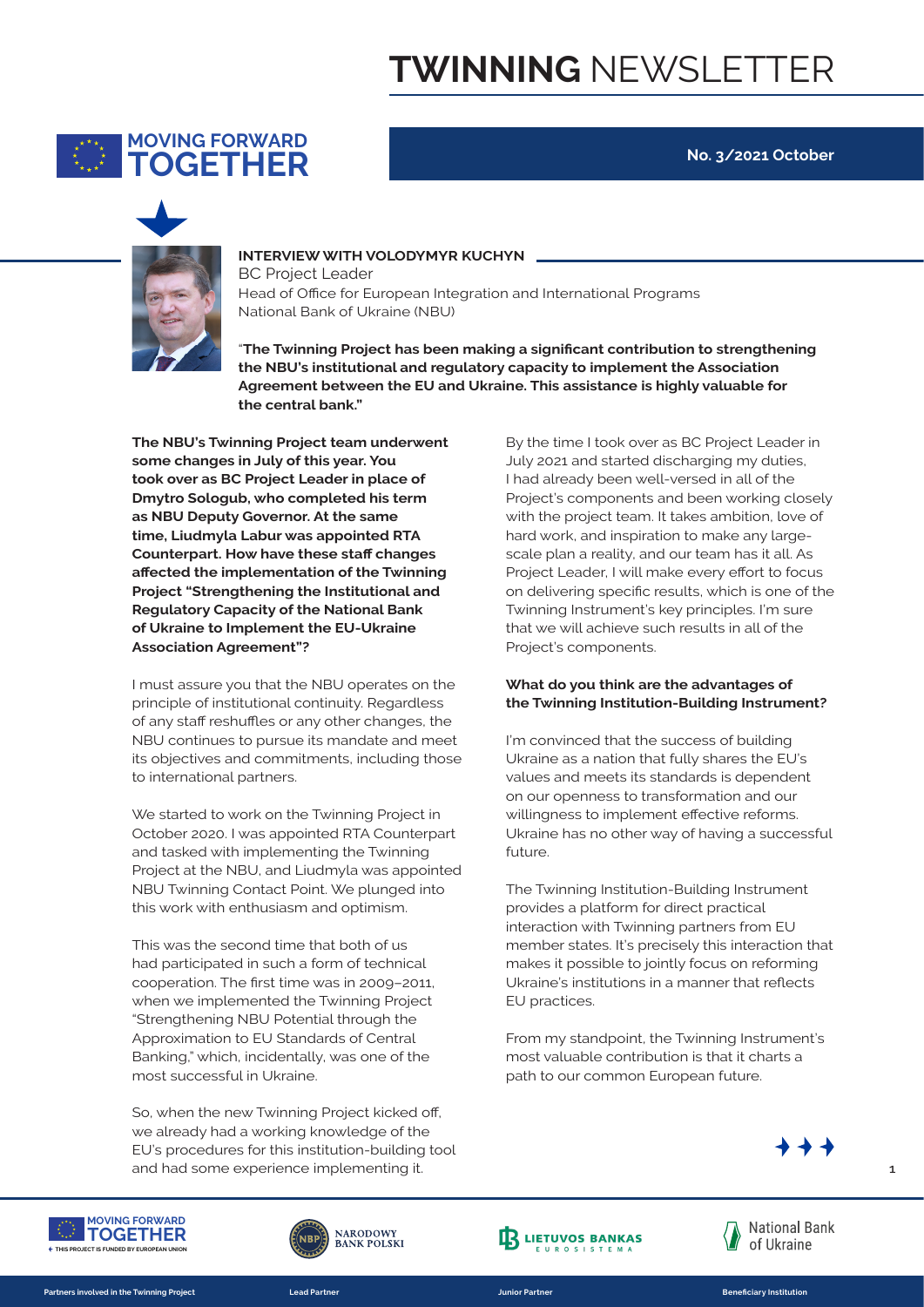

### **No. 3/2021 October**

### should proceed, going forward? As new Project Leader, what is your<br> **DERP NOGET DEAP OF THE PROPERTY perspective on how the Twinning Project**

the Project's components is key to laying the Ukraine Association Agreement. groundwork for the NBU's success in pursuing<br>
its European integration efforts and the EU-I'm aware that successful implementation of its European integration efforts and the EU-

implementation of the Association Agreement is It's common knowledge that achieving an ambitious and comprehensive goal such as the heavily reliant on the careful planning and stepby-step completion of all objectives involved. To borrow a quote from Pablo Picasso, "Our goals can only be reached through the vehicle of a plan, in which we must fervently believe, and upon which we must vigorously act. There is no other route to success."

> The NBU Project team and I as BC Project Leader have been doing our best to achieve the Project goals, thus contributing to the NBU's pursuit of Ukraine's European integration policy.

> Ukraine has chosen a European course for its development. This makes EU integration our top foreign policy priority. The strategic course of our country towards full membership in the EU has been enshrined in our Constitution.

According to recent studies in sociology, 62% of Ukrainians support the country's EU aspirations.

The NBU, which leads the financial sector reform efforts, must ensure that all financial service aspects of the Association Agreement are fully implemented. Thanks to the Twinning Partner's cooperation, the central bank's approaches to meeting its European integration commitments will be carried out as effectively as possible.

the **regulation, supervision, and payment systems** I must emphasize that the Association Agreement permeates all of the reforms currently being pursued by the NBU. The central bank has placed special focus on drawing up a comprehensive legislative overhaul of that aims to fulfill Ukraine's obligations under the Association Agreement.

> Let me remind you that the EU-Ukraine Association Agreement is the largest international legal document in Ukraine's history. This milestone agreement has 1,200 pages, and the National Action Plan to implement it stipulates a total of about 2,000 objectives. The NBU has taken responsibility to meet more than 70 of them.

I'd like to reiterate that we at the NBU believe that the Twinning Project is making an invaluable contribution to strengthening the NBU's institutional and regulatory capacity to implement the EU-Ukraine Association Agreement. I'm convinced that the assistance of our good partners from Narodowy Bank Polski and the Bank of Lithuania will promote the rapid and efficient development of Ukraine's financial services market in harmony with European best practices.



**Partners involved in the Twinning Project** 





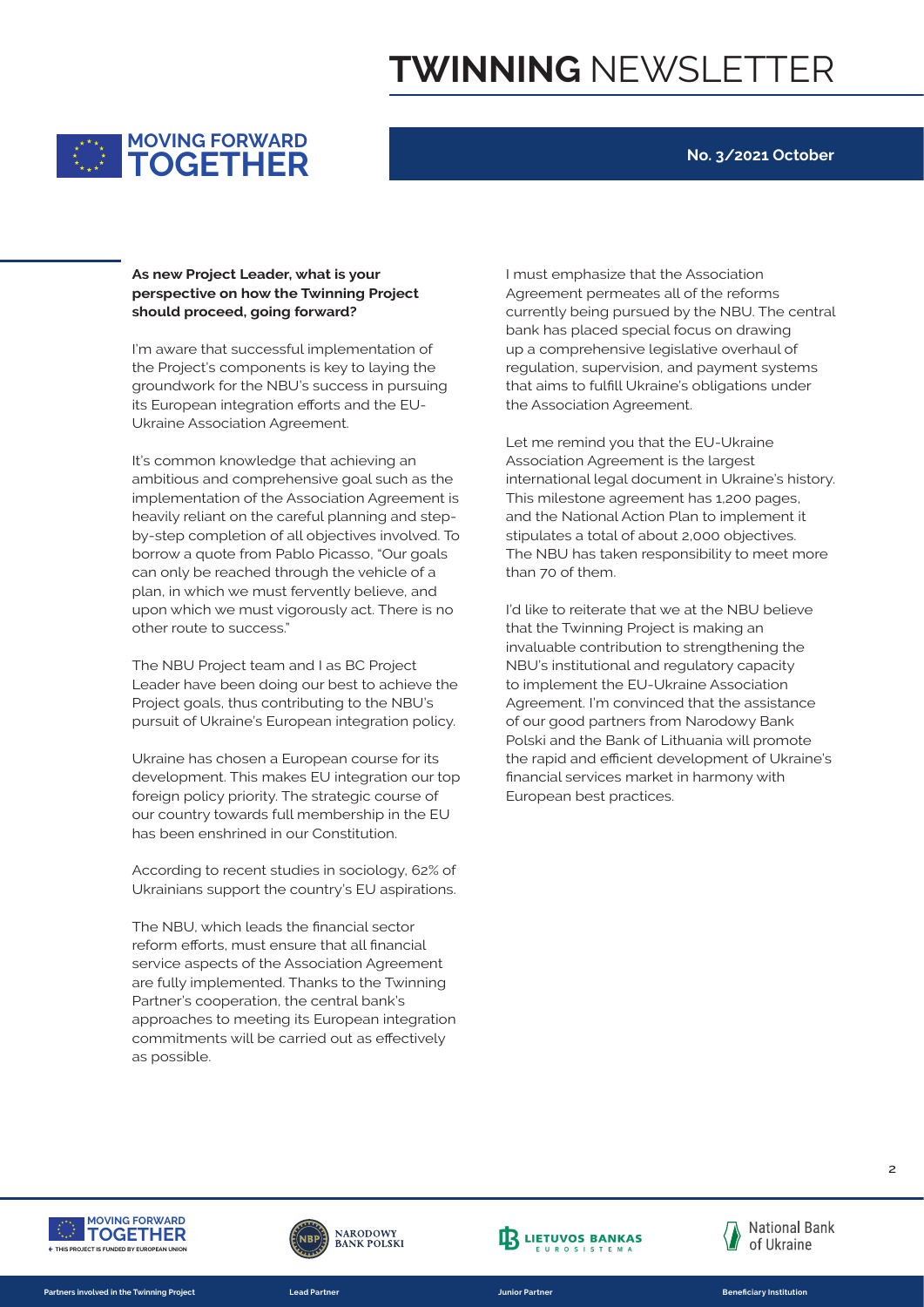

#### **No. 3/2021 October**



### **INTERVIEW WITH LIUDMYLA LABUR**

**THIS CAMPAIGN INTEGRATION** Integration and International Programs, National Bank of Ukraine (NBU) Head of EU and Bilateral International Relations Division, Office for European

**A** And the priority given by Ukraine's central bank to European integration, not in documents, together with the step-by-step implementation of such measures." **TOGETHER words but in deeds, means not just bold statements, but the NBU's inclusion "Everything that the NBU does goes through the prism of European integration.**  of measures to implement the EU–Ukraine Association Agreement in strategic

implementation of the EU–Ukraine Association **How does the NBU prioritize the issue of Ukraine's European integration and the Agreement? 16** | BRAND IDENTITY & VISIBILITY FOR EU ACTIONS IN UKRAINE

> European integration – a complex and comprehensive process – is the focus of the NBU's attention at all times. It wouldn't be an exaggeration to say that the NBU's activities have had a very clear and powerful European integration component for many years.

We clearly understand that getting close to the EU brings innovation and modernization, enables us to get to a new level, and to achieve the best standards, transparent and clear rules of the game, and expanded opportunities for improvement and development.

I, a European integration promoter, have many years of experience under my belt in this area, and I'm very happy to see the profound change in the relationship between Ukraine and the EU that has taken place in recent years. We're not just neighbors, but also strategic partners. We're intensifying dialogue and working together to develop the national economy, transition to European standards, rules and procedures, and integrate European values into our lives.

Our Twinning project, to which I was recently appointed as a RTA Counterpart, is an example of such cooperation, and is designed to ensure that the NBU implements the EU-Ukraine Association Agreement.

things, perform its mission of safeguarding It's essential for the NBU to choose a European development model, in order to, among other

price and financial stability, with a view to contributing to Ukraine's sustainable economic development. The NBU's vision also foresees integration into the European community of central banks.

Everything the NBU does goes through the prism of European integration.

It's a well-known fact that a country's economy operates on the same principles as any holistic organism – it requires balanced work and well-established cooperation between all of its systems to function effectively. The financial sector in this sense ensures the "blood circulation" of an economy. After all, it regulates the movements of money and financial flows from investors and banks to potential consumers.

Undoubtedly, it's a country's central bank that plays the key role in creating a stable financial market. In this context, it's important for us to ensure that financial sector regulations are brought close to EU rules, and that the market's infrastructure is developed.

The priority given by the NBU to European integration themes, not in words but in deeds, means not just bold statements, but the NBU's inclusion of measures to implement the EU– Ukraine Association Agreement in its strategic documents, together with the step-by-step implementation of such measures.



**STRUCTURE AND USAGE** 



**Partners involved in the Twinning Project** 



**TOGETHER Partners involved in the Twinning Project Lead Partner Junior Partner Beneficiary Institution**





**STRUCTURE AND USAGE** 

**STRUCTURE AND USAGE** 

 $\overline{\mathbf{a}}$ **16** | BRAND IDENTITY & VISIBILITY FOR EU ACTIONS IN UKRAINE **EXAMPLE**

**FIRST HEADLINE 16** | BRAND IDENTITY & VISIBILITY FOR EU ACTIONS IN UKRAINE

**16** | BRAND IDENTITY & VISIBILITY FOR EU ACTIONS IN UKRAINE **EXAMPLE**

**FIRST HEADLINE**

**FIRST HEADLINE**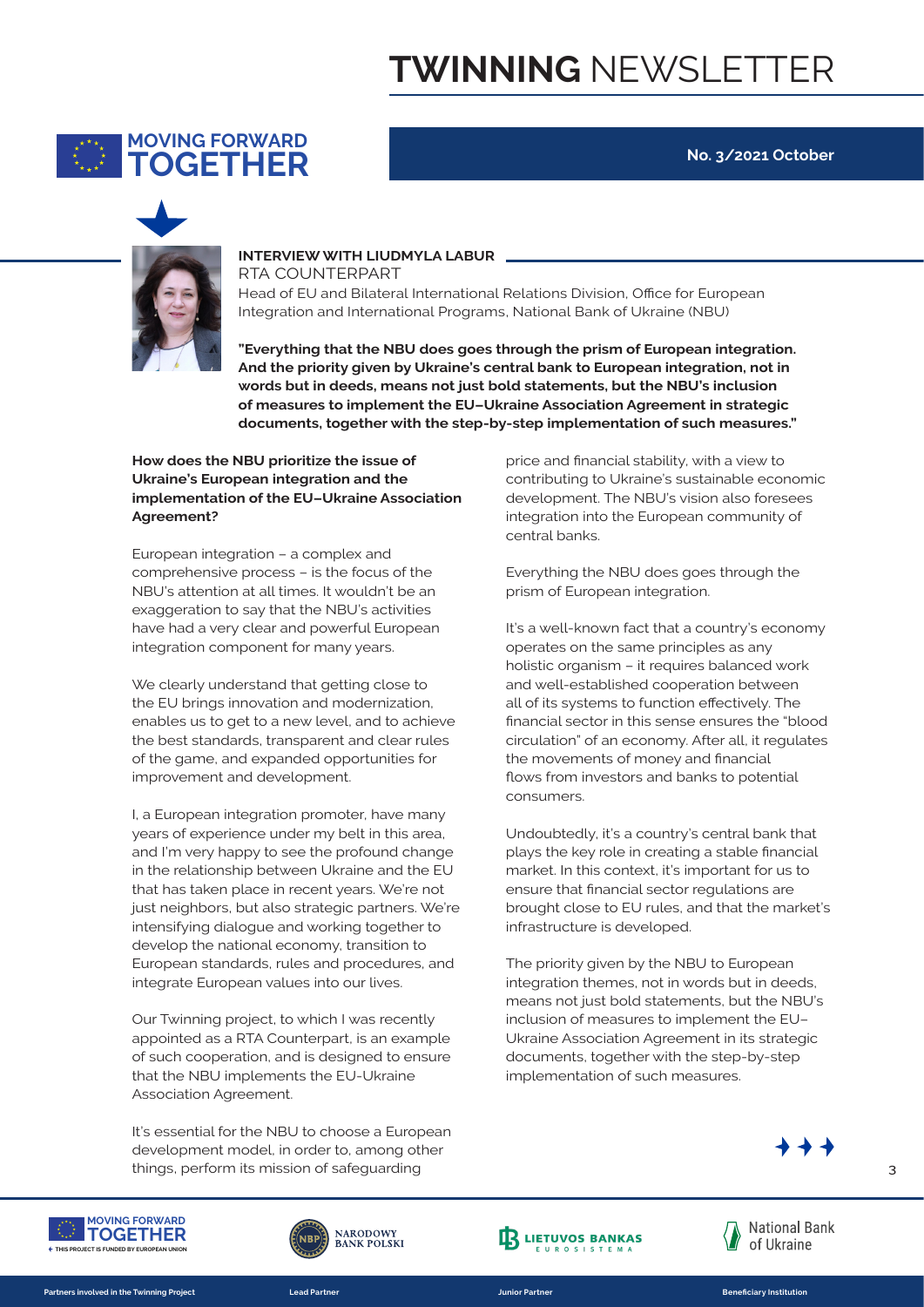

#### **No. 3/2021 October**

gaining knowledge and advice from them, is integrate new approaches into existing practices a unique opportunity for us to bring Ukrainian<br>
requlations more into line with EU ones, and to in the EU's experiences and practices. That's And it's important here that the central bank<br>takes action that's well-considered and factor takes action that's well-considered and factors why interacting with our colleagues from the central banks of Poland and Lithuania, and regulations more into line with EU ones, and to in Ukraine.

von Goethe: "Knowing is not enough; we must To wrap up, I'd like to quote Johann Wolfgang apply. Willing is not enough; we must do." I assure you that the NBU's team is determined to apply precisely this principle in meeting the central bank's commitments to promote European integration and successfully implement the EU–Ukraine Association Agreement.



**Partners involved in the Twinning Project** 



**TOGETHER Partners involved in the Twinning Project Lead Partner Junior Partner Beneficiary Institution**



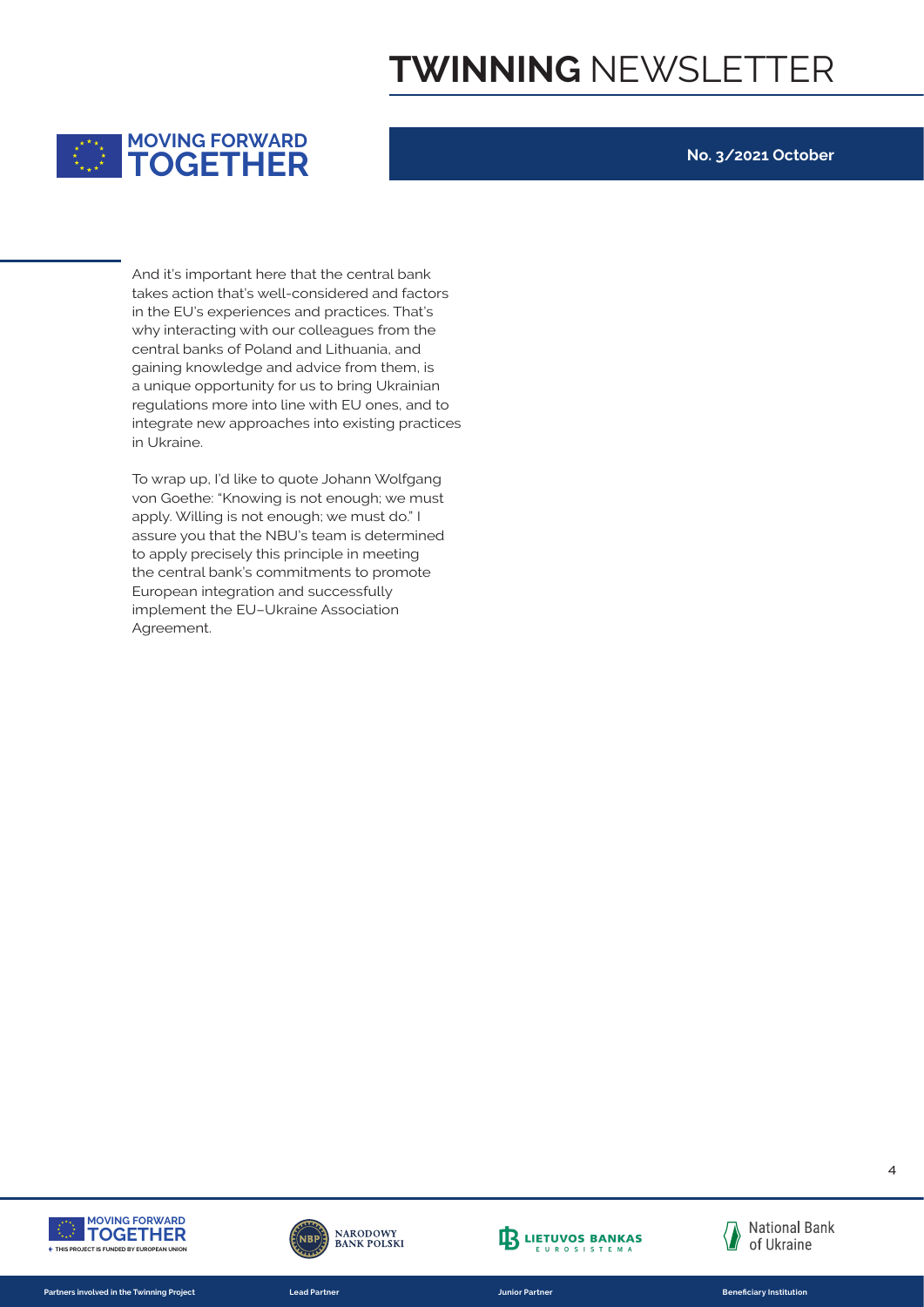

### **No. 3/2021 October**



**INTERVIEW WITH DARIUSZ LEWANDOWSKI TOGETHER**<br>
Narodowy Bank Polski<br>
Narodowy Bank Polski Narodowy Bank Polski

of the Resident Twinning Adviser in the **This is the second time you are in the position Twinning Project. What are your current impressions? 16** | BRAND IDENTITY & VISIBILITY FOR EU ACTIONS IN UKRAINE

> I am deeply honoured and grateful for entrusting me with this position again, this time in the Twinning Project for the National Bank of Ukraine. In spite of the pandemic we have nowadays, I am optimistic about my work and hopefully my experience gained during the coordination of the Twinning Project realized for the National Bank of Belarus will help me to achieve all goals in the current project as well.

> > Naturally, countries differ, but in any country a central bank is an institution that plays a critical role in the country's economic development as an institution responsible, subject to the country-specific mandate, for the national currency, financial stability, payment systems and effective banking or financial supervision. The decision to request assistance in the form of the Twinning Project demonstrated deep understanding by the National Bank of Ukraine of the contemporary challenges to the economy related to finance. Moreover, I am positive that the implementation of the EU-Ukraine Association Agreement would help Ukraine make one more decisive step towards the European Union with simultaneous positive impact on the development of its economy. Let me also say that our Twinning is not about lectures or tuition. It is about an equal partnership, experience and expertise exchange that may help better fulfill certain goals related to the Project.

#### **But why is Ukraine such an important partner for Poland?**

From the angle of Polish foreign policy, Ukraine is a key partner within the Eastern Partnership initiative, thus Poland always advocated for close cooperation between Ukraine and the EU institutions.

On the ground of economic growth it is worth to underline the role of the National Bank of Ukraine. Being an active partner in multinational cooperation programmes, the NBU has always played an important role in the development of Ukraine. The history of cooperation between Narodowy Bank Polski and the National Bank of Ukraine reaches far back in the past. Despite that, the cooperation intensity increased over the last 15 years and the NBU has become a key partner for the NBP's technical cooperation programme.

Among the central banks supporting the NBU over the last years, NBP has become a leading provider of the technical assistance, in terms of the number of projects delivered and experts involved. It is worthwhile to mention that the first NBP's Twinning Project for the NBU in cooperation with Deutsche Bundesbank was completed ten years ago. That 18-month programme, in which NBP acted as a Junior Partner, was a tremendous joint work among all institutions involved and finished with an indisputable success. I do hope that the current Project will follow the same path.



**STRUCTURE AND USAGE** 



**Partners involved in the Twinning Project** 



**TOGETHER Partners involved in the Twinning Project Lead Partner Junior Partner Beneficiary Institution**





**STRUCTURE AND USAGE** 

**STRUCTURE AND USAGE** 

5 **16** | BRAND IDENTITY & VISIBILITY FOR EU ACTIONS IN UKRAINE **EXAMPLE**

**FIRST HEADLINE 16** | BRAND IDENTITY & VISIBILITY FOR EU ACTIONS IN UKRAINE

**FIRST HEADLINE**

**16** | BRAND IDENTITY & VISIBILITY FOR EU ACTIONS IN UKRAINE **EXAMPLE**

**FIRST HEADLINE**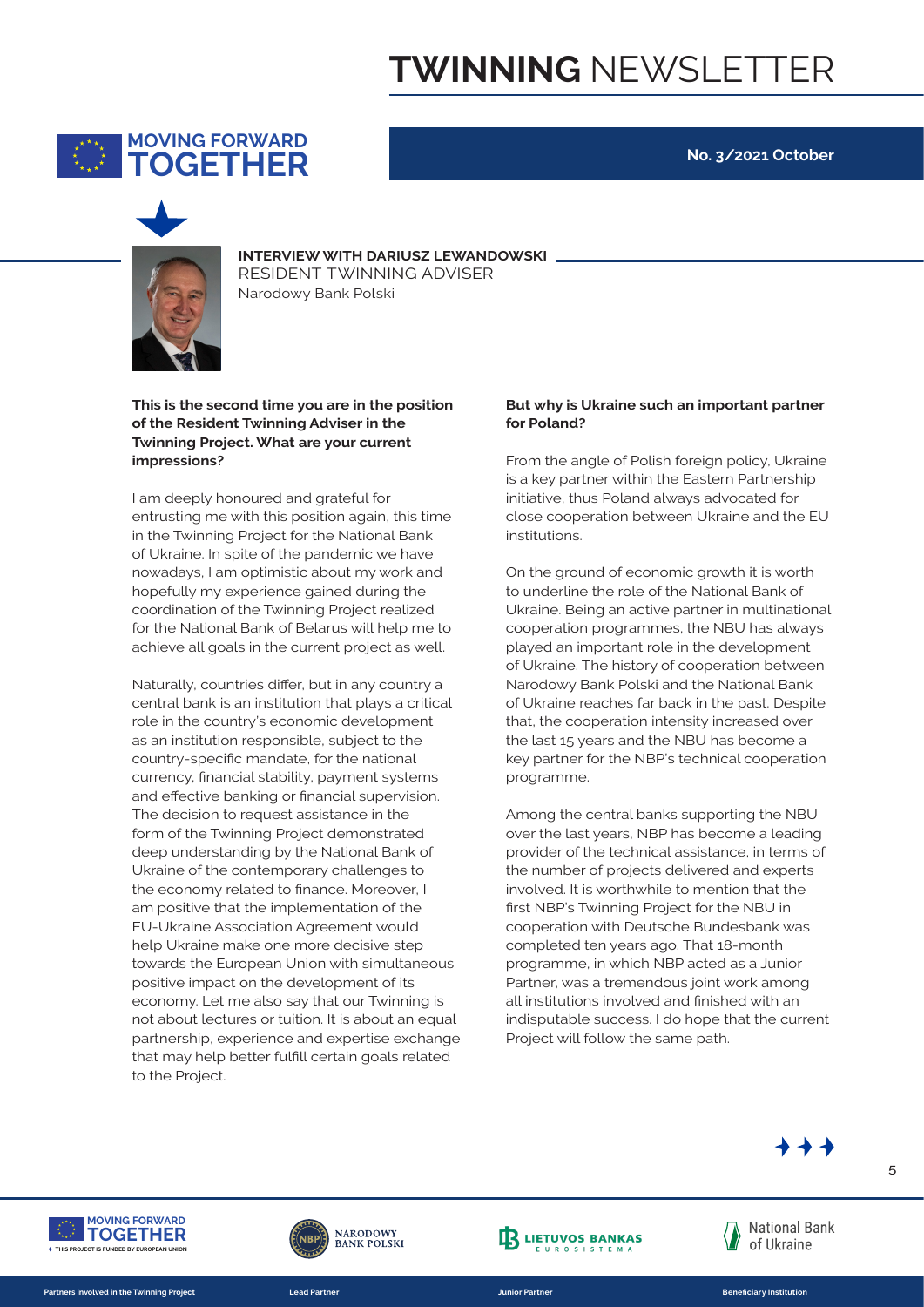

#### **No. 3/2021 October**

Would it be fair to say that some have greater prominence than others? payment system, strategic planning, **The Twinning Project concerns important**<br> **banking areas such as banking supervision banking areas such as banking supervision, international cooperation. Could you elaborate more about each of the Project's components?** 

element of, let's say, "banking blood system". In my opinion, all components are equally important. In fact, each component – banking supervision, payment system, strategic planning, international cooperation – is a key

> To make a story short, we cannot have a stable and sound banking (financial) system without effective prudential regulation and supervision. Payment systems would operate poorly without an effective central bank oversight. Improvements in both cases add value to the financial stability as a whole. Deeper understanding of the overall process of integration with the EU/ESCB will be impossible without international cooperation among relevant institutions, sharing the expertise and lessons learned. And finally each institution cannot exist properly without a well-designed system of strategic planning and management, adequate understanding and managing of its business processes.

#### **What is your opinion on the Twinning project's progress achieved so far? Have you encountered any difficulties?**

We are at the halfway point of the implementation of the Project which is running at the high speed right now. Surely, the Covid-19 pandemic negatively affects the Project, especially when taking into consideration the benefits of direct human relations, the opportunity to meet in person and discuss issues face-to-face which,

reater missions have to be put aside at least for a while naturally, would increase the effectiveness of meetings or discussions. Unfortunately, this new unpredictable and unstable situation forced us to find other ways of cooperation and reshape channels of communication. The face-to-face and replaced by on-line meetings. However, despite all obstacles I am positive about further progress of the Project. Counterparts from the European Union and the National Bank of Ukraine have made every possible effort to ensure that each activity meets the highest standards of excellence and is conducted according to the work plan. The interest in the Project from the NBU colleagues as well as their motivation to work hard have been remarkable. This has greatly facilitated the exchange of information, which is so important for the success of the Project.

> Overall, in spite of demanding conditions in which we are working and cooperating for the time being, the Project has been off to a good start and showed a remarkable progress so far, which gives good reasons to expect a productive partnership and good results in the future



**Partners involved in the Twinning Project** 



**TOGETHER Partners involved in the Twinning Project Lead Partner Junior Partner Beneficiary Institution**



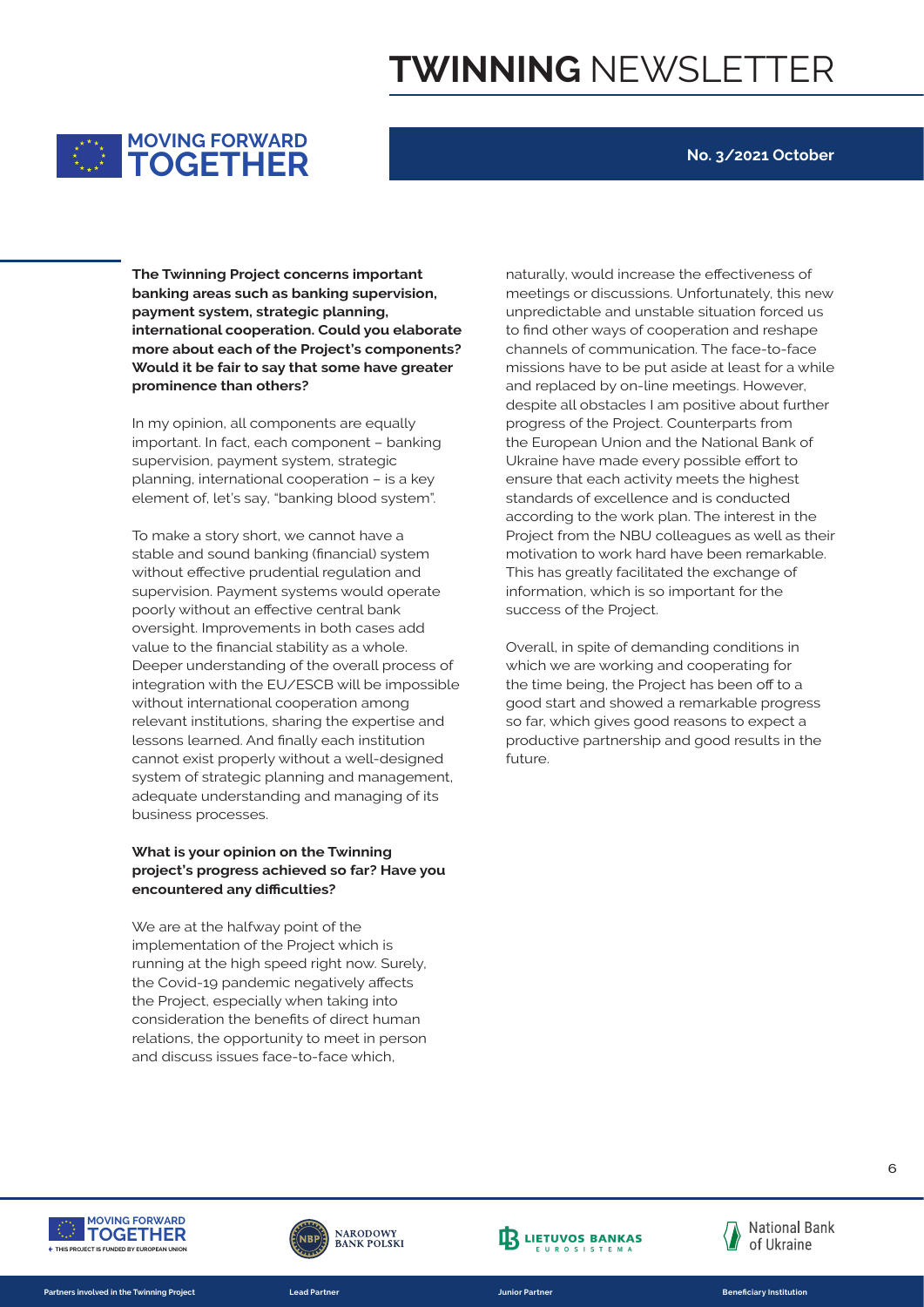

**No. 3/2021 October**

**Short description of missions and other events in May – June 2021 for TN No. 3** 



implementation" was held on 3-4 June 2021. "Support in developing Regulation for banks The fact-finding mission in sub-component 1.1 ILAAP based on EBA- compliant methodologies, share experience of ILAAP implementation and overview the best practices of ILAAP **16** | BRAND IDENTITY & VISIBILITY FOR EU ACTIONS IN UKRAINE

> The MS experts acquainted the NBU colleagues with the current practices on ILAAP process implemented in the Euro area, and overviewed in detail the content and scope of the ILAAP Report to be prepared by the NBU and described the type of information which should be disclosed in each section. The MS experts a<mark>c</mark>

The NBU overviewed the existing legal and regulatory framework for Liquidity Risk management, the draft Regulation on ILAAP which has been recently developed, as well as the preliminary plan for ILAAP implementation.

Participants of the meetings also discussed the enhanced version of the Regulation No. 64 with M the specific focus on Liquidity Risk management and ILAAP implementation and possible improvements of that document.

The expert mission in sub-component 1.3 took place on 20-21 July 2021.

During the meetings, the NBU colleagues were introduced with the experience and practices of evaluation of banks' ILAAP, liquidity and funding risk management implemented by De Nederlandsche Bank (DNB). The MS experts also described in detail the main elements of ILAAP.

MS experts provided the NBU colleagues with practical examples of ILAAP evaluation and had an active Q&A session. They also discussed

the draft documents prepared by the NBU in that area and agreed to organize the next mission in September 2021 in order to finalize the draft Regulation on ILAAP and prepare it for public consultations. In addition, participants 4 June 2021. **Example in the importance of wide trainings** needed both for the NBU staff and banks.



#### **Component 3**

The fact finding mission in sub-component 3.4 "Enhancement of the NBU systematic approach to process management" was held on 25-26 May 2021.

During the mission, the NBU presented its system of process management organization of the evaluation concept for process efficiency currently used.

MS experts shared with the experience of their institutions in the area of process management implementation and lessons learned. Participants also overviewed the internal controls and operational risk management. The NBU presented its policy to integrate internal controls with process management issues and then discussed with MS experts the integration and cooperation in the field of the operational risk management, internal audit and compliance function and benefits of integrated system of controls management.



**Partners involved in the Twinning Project** 



**TOGETHER Partners involved in the Twinning Project Lead Partner Junior Partner Beneficiary Institution**